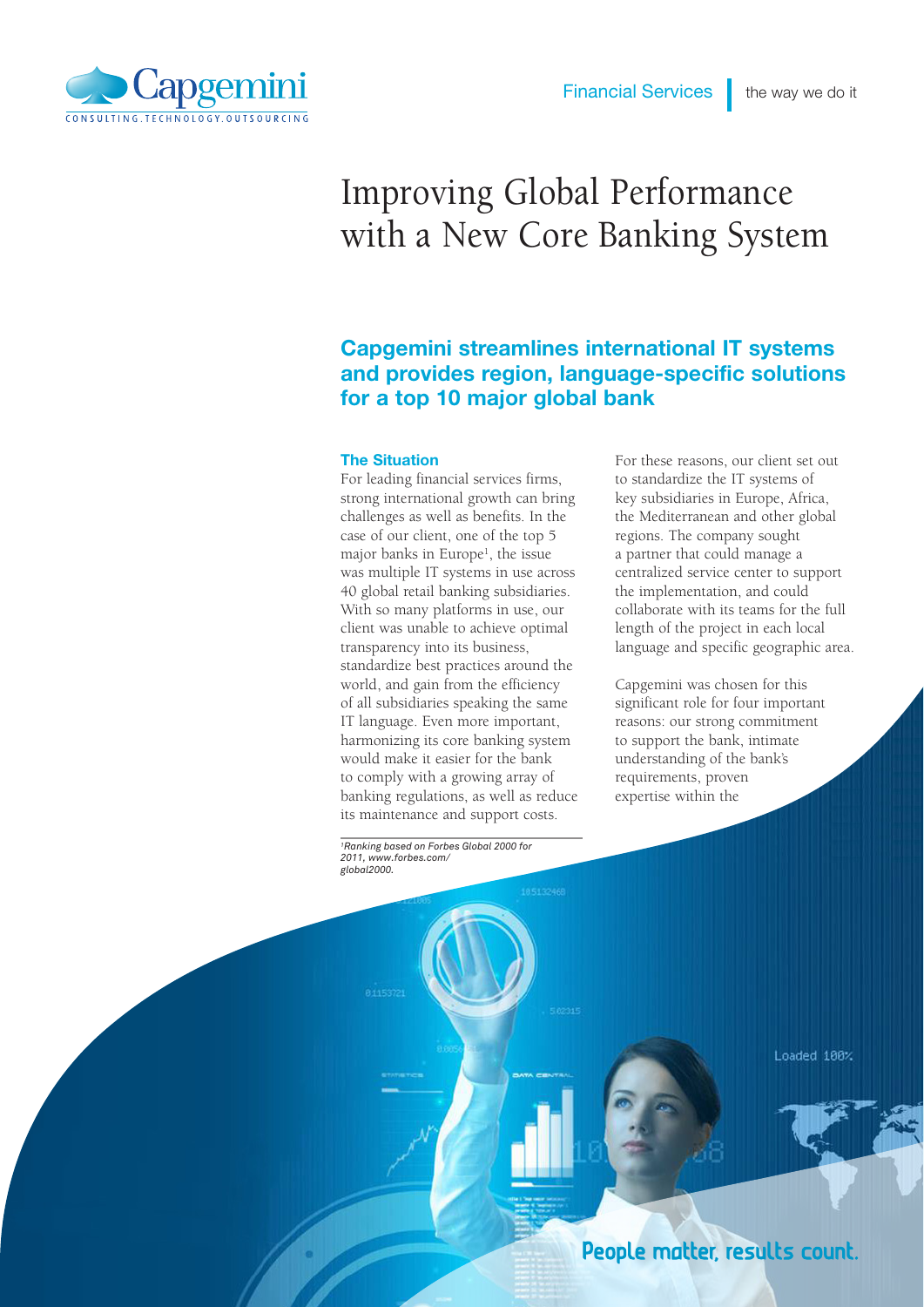banking sector, and an industrialized approach to program implementation.

#### The Solution

Capgemini has played a leading role in helping our client implement a new core banking platform to boost standardization, efficiency and effectiveness in key geographies around the world, beginning with Ghana, Croatia and China. The first step was to create a dedicated service center and project team in India with a unique set of skills, encompassing banking sector knowledge, software package integration, project management expertise and international rollout experience. Next, the team designed all the necessary processes and procedures, making sure it could replicate these in all the bank's subsidiaries. Capgemini has also deployed mobile teams with global talent to implement the new IT system in each subsidiary.

## The Result

Capgemini has supported our client's international growth by optimizing its cost base while strengthening the coherence of IT platforms serving its employees across the globe. Expected benefits are increased net bank income, the sharing of best practices, and improvements in products, risk management and service quality.

#### How We Work Together

Our client's new platform is comprised of two solutions: Delta BankTM for small-to-medium sized subsidiaries and Finacle BankTM for larger ones. To date, these solutions have been introduced successfully in Ghana, Croatia and China, with additional implementations planned in coming months.

In Ghana, the bank's goal was to replace the existing core banking solution with Delta to reduce maintenance and support cost as well as streamline and cleanse data used by the system. As a first step, Capgemini worked closely with our client to understand the subsidiary's current systems and processes. This enabled the team to gather detailed requirements for the planned system, and configure it for testing. Capgemini teamed with the system vendor to implement it, including a comprehensive testing strategy to ensure high quality and functionality levels. Data migration and cleansing were also emphasized by the team, since much of the data in use by the subsidiary was unclean.

Capgemini's implementation of the new platform in Croatia was similarly tailored to that subsidiary's specific goals, which included reducing maintenance costs, improving support, ensuring integration with legacy systems, boosting regulatory compliance, and standardizing key operational processes. The team began with detailed requirements gathering. mapping each business line to capture existing product features, processes and dependencies, and identifying all potential performance gaps.

Capgemini also tested the new system's performance against requirements, including intensive integration and user acceptance tests. As in Ghana, the team led comprehensive change management and training efforts to ensure the bank would derive maximum value from the new platform, and fostered a smooth go-live by providing support in migration, data cleansing, training, and system stabilization.

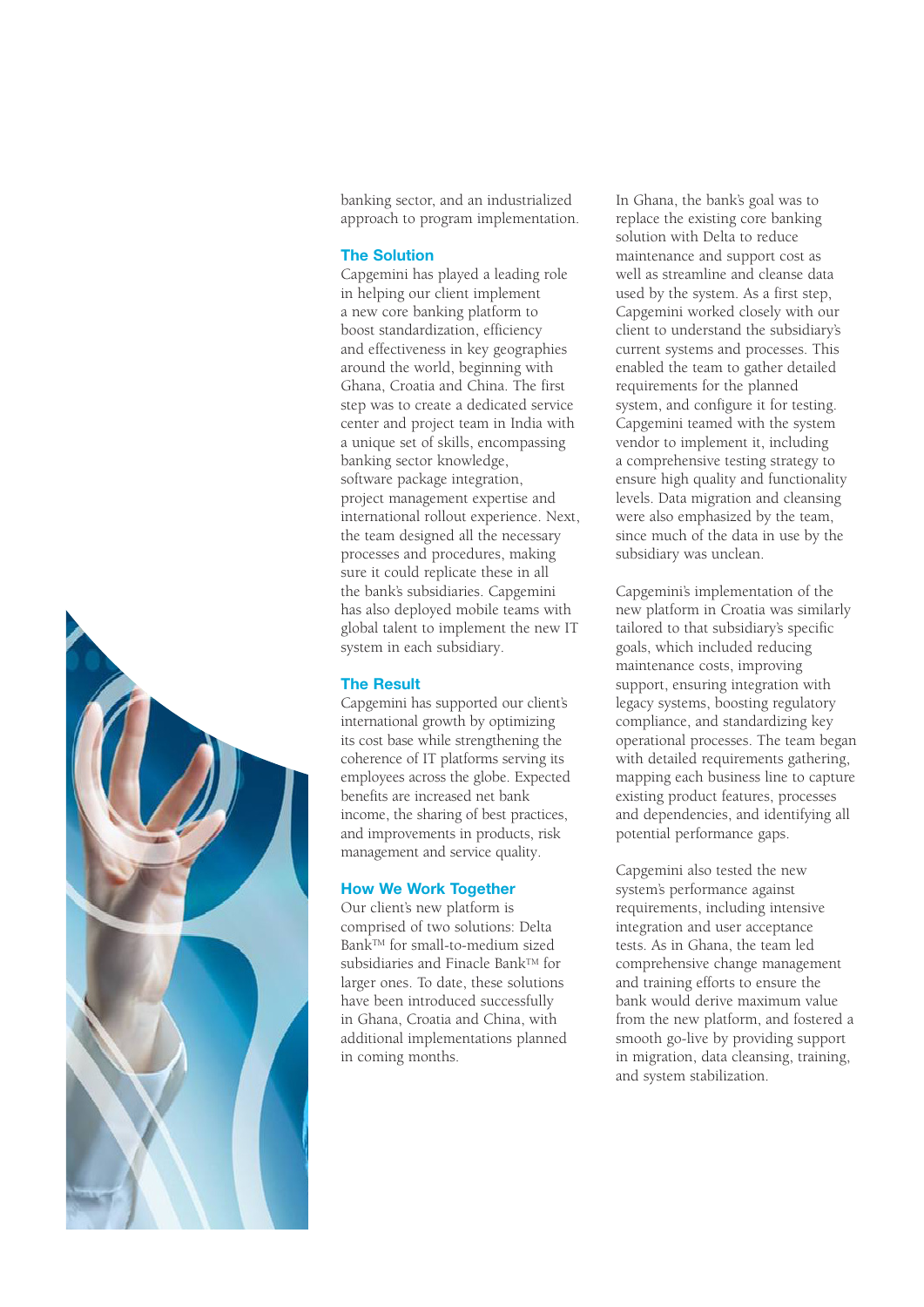In China as well, Capgemini began with in-depth user interviews and workshops to gather requirements for the new system, and worked with the vendor to ensure these requirements would be reflected in the system's configuration. Capgemini also provided implementation and project management expertise, including issue tracking and resolution, project status updates, risk identification and mitigation, and communication management. In addition, Capgemini provided in-depth testing services and migration support, and helped define interface requirements across multiple functional areas and applications.

Capgemini's approach to knowledge management also adds significant value. By running implementations in several different countries in parallel, each team shares knowledge dynamically and learns from each other. Indeed, the India-based Knowledge Manager works closely with each of the mobile teams, capturing knowledge from one location and storing it centrally. Capgemini can thus effectively address any knowledge gaps at other locations.

This approach of deploying mobile teams that can re-use knowledgebacked up by a service center in India-has been critical to the success of this global program. Capgemini's Service Center Manager in India ensures the effectiveness of this approach by permanently monitoring and tuning the services and the operating procedures with a strong industrial perspective. The overall organisation is headed by a program director located near the bank's corporate headquarters in Europe to design services aligned with the client's strategic orientations for its international IT systems. Not only does this give our client greater value at lower cost-it also enables the bank to speed up time-to-market and win market share.

Following the success of this first phase of core banking implementations, Capgemini is continuing its global collaboration with our client, enriching the service center's range of offerings to accelerate the roll-out of the new core banking platform and specialized business applications around the world. Furthermore, Capgemini has extended its delivery model to encompass the entire life cycle of applications requiring functional and production support, upgrade testing and additional development. Capgemini delivers these new services from the offshore location once the delivery responsibility has been transferred from our client's subsidiaries to Capgemini's service center. Globally, the service center teams now address over 30 countries where the global bank has offices.

If you would like to find out more about this project, please contact: **success.story@capgemini.com**